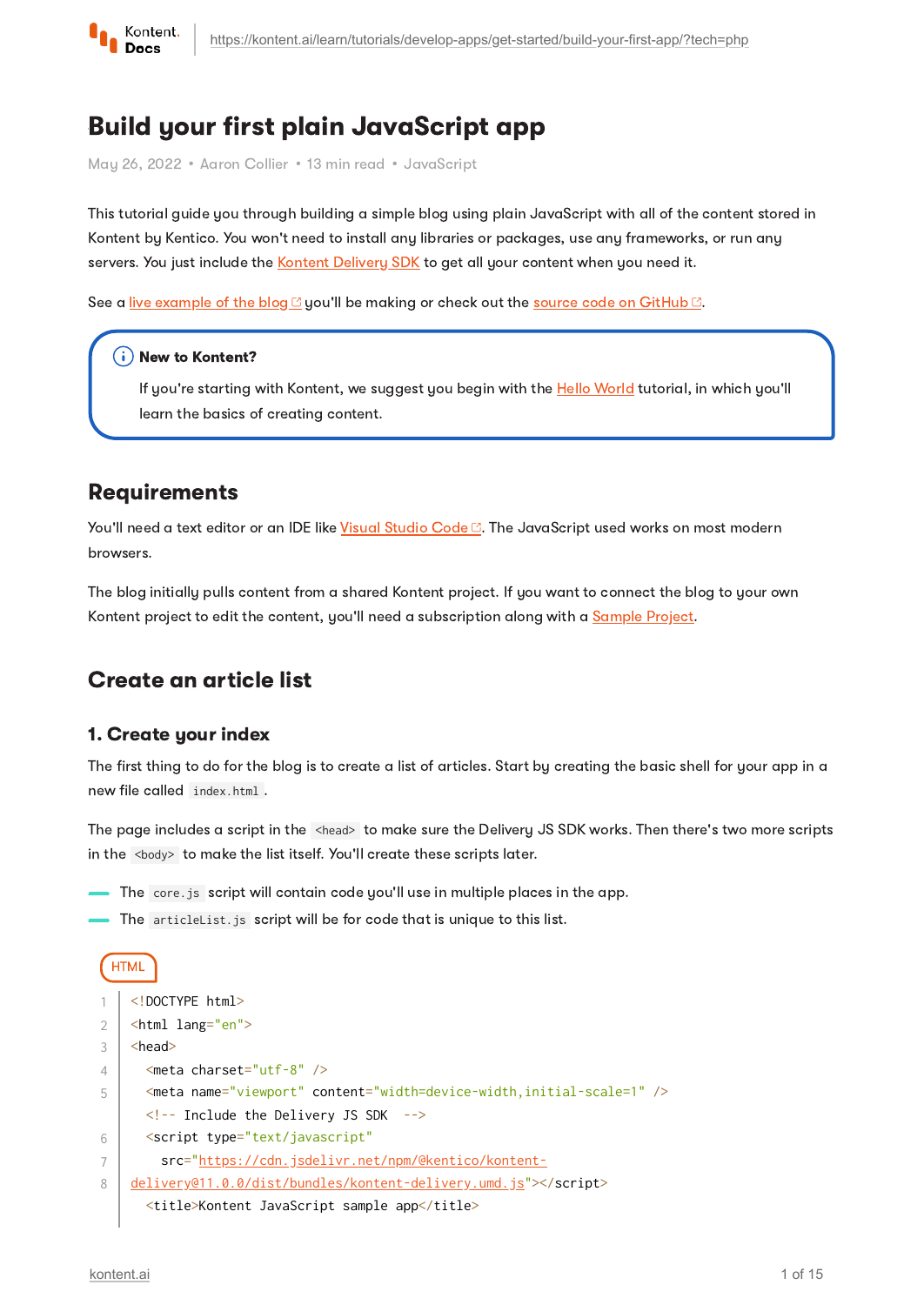```
 <link href="style.css" rel="stylesheet" />
     </head>
     <body>
        <div id="app-header">
         <h1><a href="index.html">Articles</a>><a class="github-link" target="_blank"
               href="https://github.com/Kentico/kontent-tutorial-plain-javascript"><img
     src="img/gh.png"></a></h1>
       \langle/div\rangle <div id="app"></div>
       \langle!-- Include core functions -- code you'll use in multiple places in the app -->
        <script type="text/javascript" src="core.js"></script>
       \langle!-- Include script for the list of articles -- code that is unique to this list -->
        <script src="articleList.js"></script>
     </body>
     </html>
 9
10
11
12
13
14
15
16
17
18
19
20
21
22
23
```
If you'd like your list to appear as the example, you can use the same styles. Create a file called style.css .

```
CSS
     @import url('http://fonts.cdnfonts.com/css/gt-walsheim');
     body {
        font-family: 'GT Walsheim', sans-serif;
        /* padding: 0 20%; */
        margin: 0;
        padding: 0 0 48px 0;
        background-color: #f1f5f9;
     }
     body a {
        color: rgb(219, 60, 0);
     }
     #app {
        margin-left: auto;
        margin-right: auto;
     }
     @media screen and (min-width: 700px) {
        #app {
          width: 90%;
        }
     }
     @media screen and (min-width: 1200px) {
        #app {
          width: 60%;
 1
2
3
4
5
6
 7
8
9
10
11
12
13
14
15
16
17
18
19
20
21
22
23
24
25
26
27
```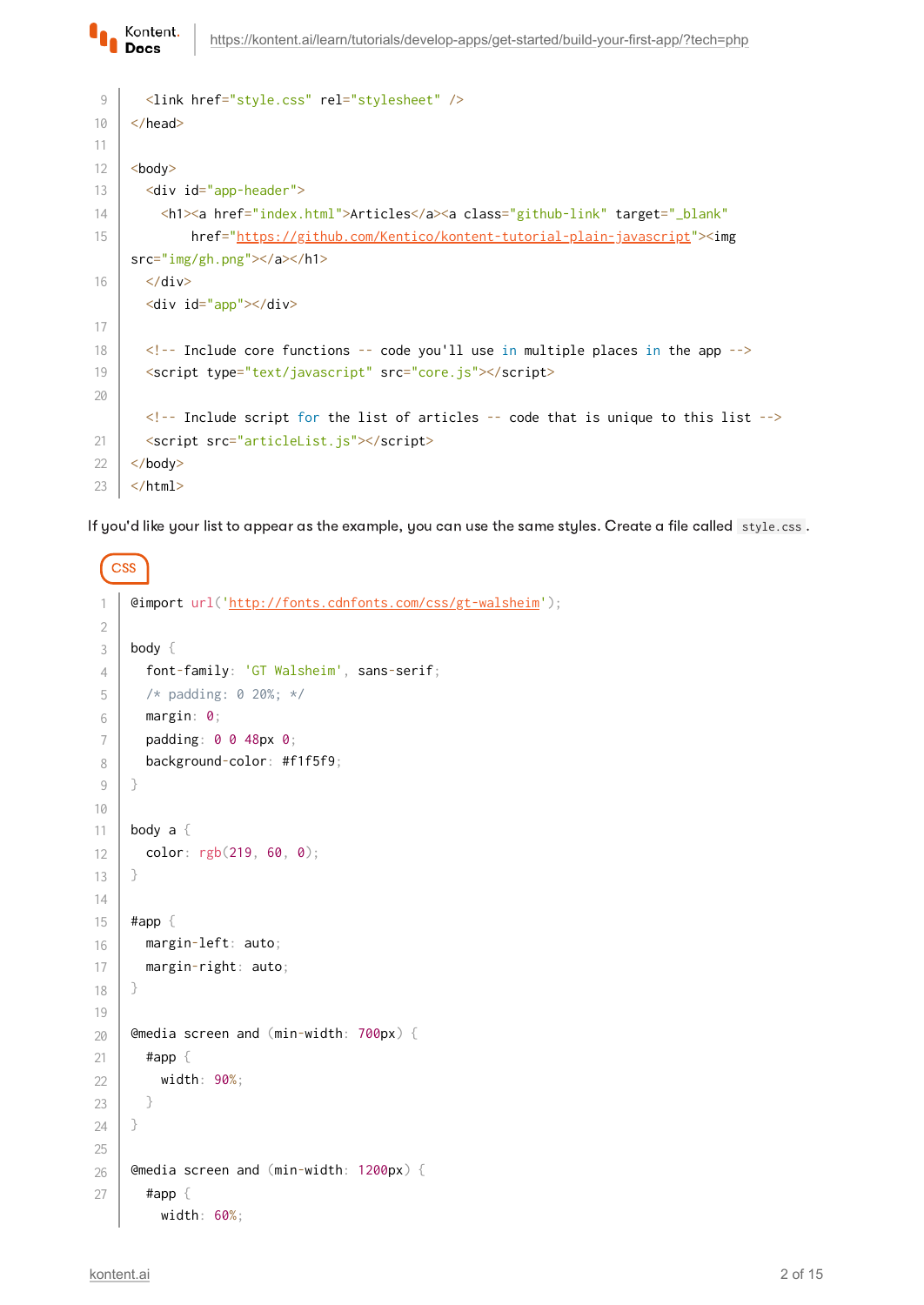

```
 }
     }
     #app-header {
        margin-bottom: 24px;
        background-color: rgb(219, 60, 0);
        padding: 12px 24px;
        color: #ffffff;
        line-height: 50px;
     }
     #app-header .github-link img {
        width: 50px;
        height: 50px;
        float: right;
     }
     #app-header a {
        text-decoration: none;
        color: inherit;
        border-radius: 25px;
     }
     #article-list {
        display: flex;
        flex-wrap: wrap;
        gap: 24px;
     }
     .card {
        padding: 24px 32px;
        border: solid 1px #e6e6e6;
        border-radius: 25px;
        background: white;
     }
     .card-no-link-style a {
        color: inherit;
        text-decoration: none;
     }
     .card:hover {
        box-shadow: #cfcfcf 0 0 1rem;
     }
     .card img {
        width: 100%;
     }
     @media screen and (min-width: 700px) {
28
29
30
31
32
33
34
35
36
37
38
39
40
41
42
43
44
45
46
47
48
49
50
51
52
53
54
55
56
57
58
59
60
61
62
63
64
65
66
67
68
69
70
71
72
73
74
75
76
77
```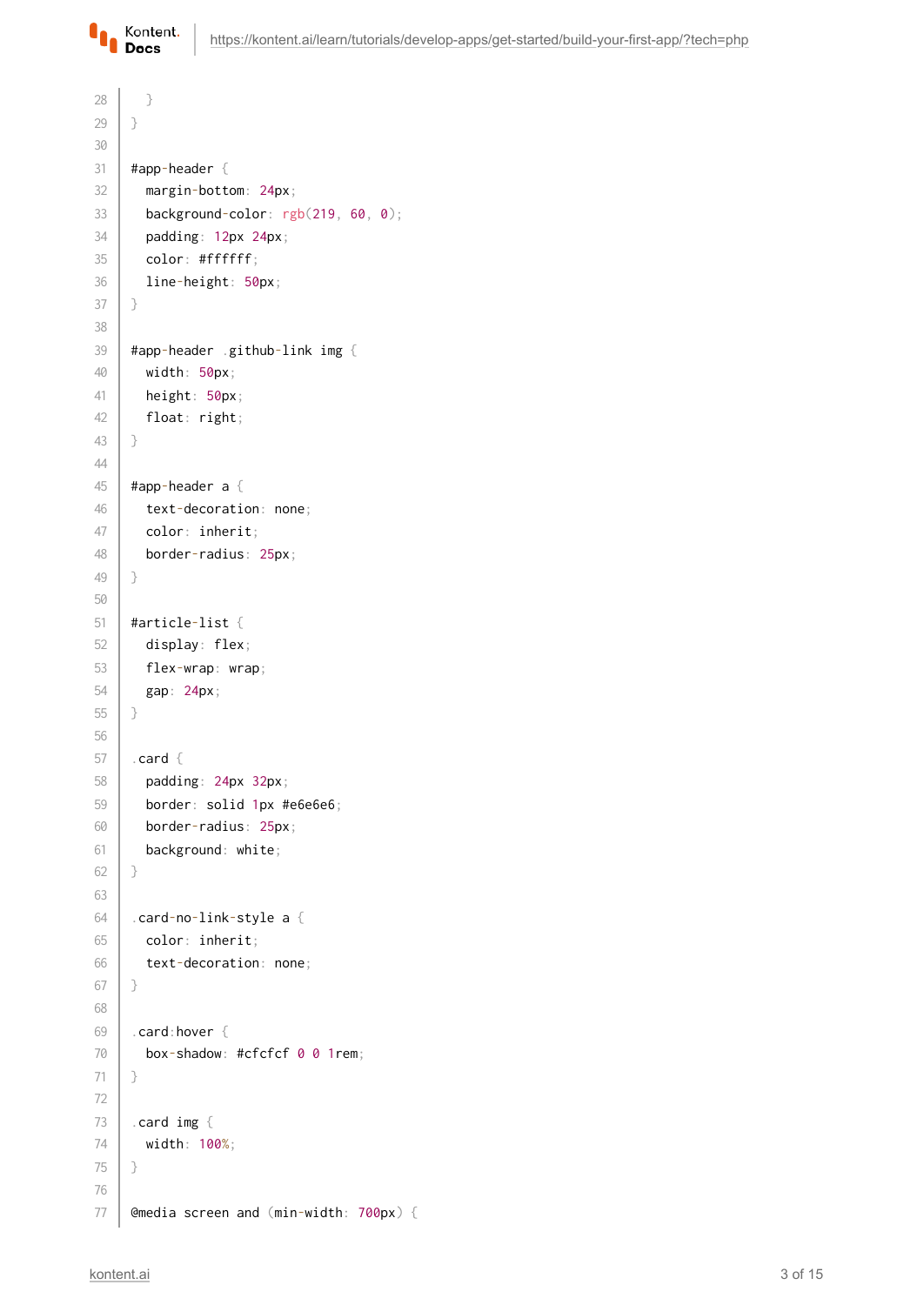```
 .card {
           flex: 1 1 calc((100% / 2));
        }
     }
     @media screen and (min-width: 1200px) {
         .card {
           flex: 1 1 calc((100% / 3));
        }
     }
     @media screen and (min-width: 1900px) {
         .card {
           flex: 1 1 calc((100% / 4));
        }
     }
     .article-teaser {
        width: 100%;
     }
78
79
80
81
82
83
84
85
86
87
88
89
90
91
92
93
94
95
96
97
```
#### 2. Create a list container

Kontent. **Docs** 

To hold your list, create a list container within the app. Start by creating a file in the same directory called core.js and add two constants that can be used throughout your app.

- The app constant finds the app container in the DOM.
- The addToElementById constant is a function that can be used to create a new element with a specific ID in the DOM and then attach it as the child of another element.

```
JavaScript
```

```
// Define main container
    const app = document.getElementById('app');
    // Function for creating and appending elements
    const addToElementbyId = (elementType, id, parent) => {
      const element = document.createElement(elementType);
       element.setAttribute('id', id);
      parent.appendChild(element);
        return element;
    };
1
2
3
\Delta5
6
7
8
9
10
```
If the function seems too abstract, you can see how it works in practice.

Create another file in the same directory called articleList.js and add one constant named articleList .

This takes the function you added in core.js and uses it to create a <div> element within the app container with an ID of article-list . If you now load index.html in a browser and inspect the DOM, you'll be able to see your new element inside the app.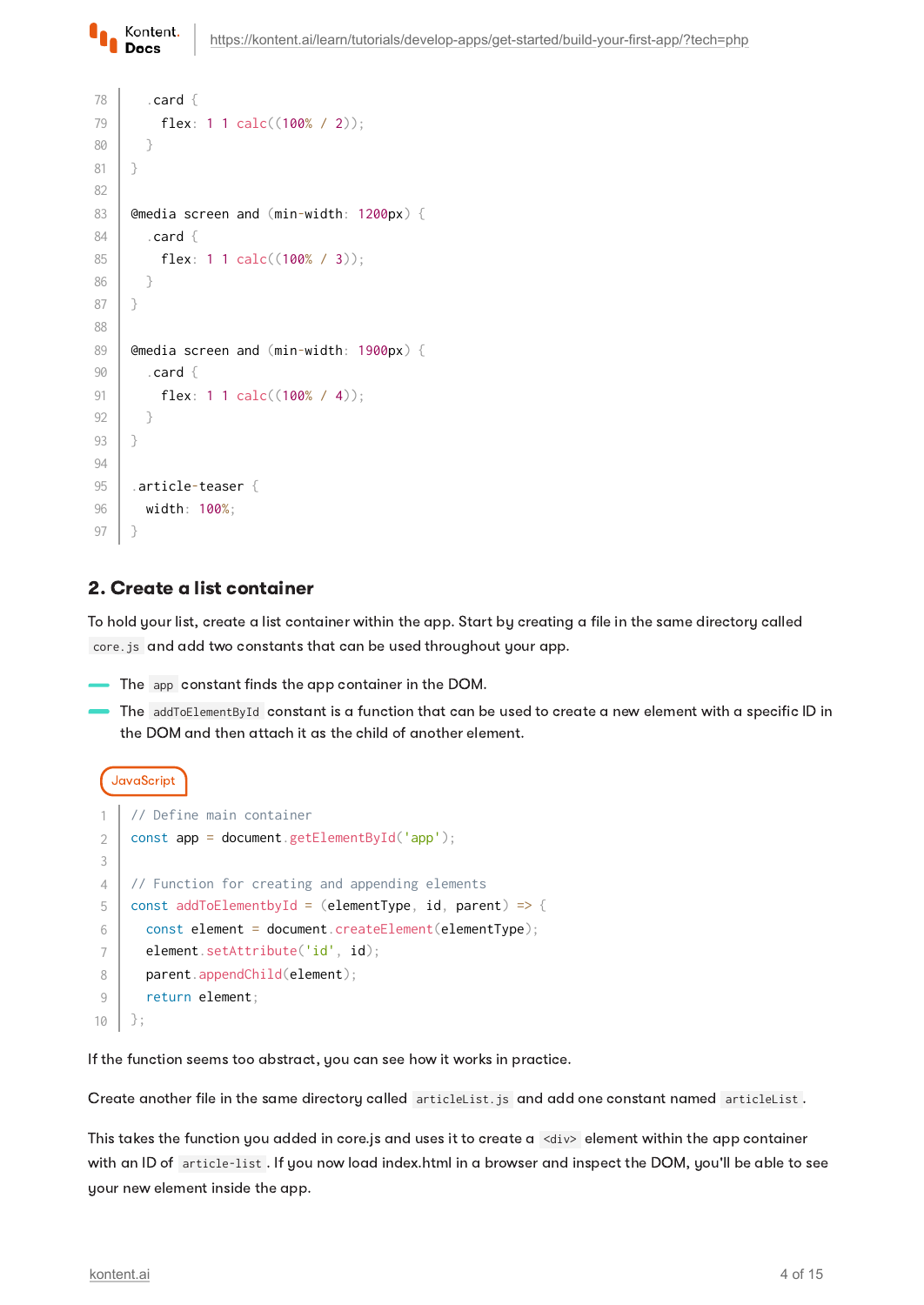

```
JavaScript
    // Add list container to app
    const articleList = addToElementbyId('div', 'article-list', app);
1
2
```
That's a great start! Now let's get some actual content.

### 3. Get content from Kontent

To get your content, first you need to define in what Kontent project that content is in core.js .

```
JavaScript
    // Set up Kontent Delivery client
    const Kk = window['kontentDelivery'];
    const deliveryClient = new Kk.createDeliveryClient({
       projectId: '975bf280-fd91-488c-994c-2f04416e5ee3'
    });
1
2
3
4
5
```
That's just defining an instance of a delivery client for a specific project using the Kontent [Delivery](https://kontent.ai/learn/tutorials/develop-apps/overview/?tech=javascript#a-delivery-api) SDK that you can use anywhere in the app.

Now you can use deliveryClient inside articleList.js .



You've retrieved all the articles from the project and logged them in the console. To get an idea of what kind of content you're getting, you can explore the object in the browser console (the list of content is in the items collection).

So now you've got a page to hold your list and the content that should be listed. It's time to put them together.

#### 4. Add content to your list

To put the content into the list, first create a useful helper function in core.js.

This function creates an element in the DOM with a defined class. Then if you include an attribute and a value to look for, it adds those to the element based on the type.

```
JavaScript
   // Function for adding elements to DOM with specific attributes
    const createElement = (elementType, classToAdd, attribute, attributeValue) => {
        const element = document.createElement(elementType);
1
2
```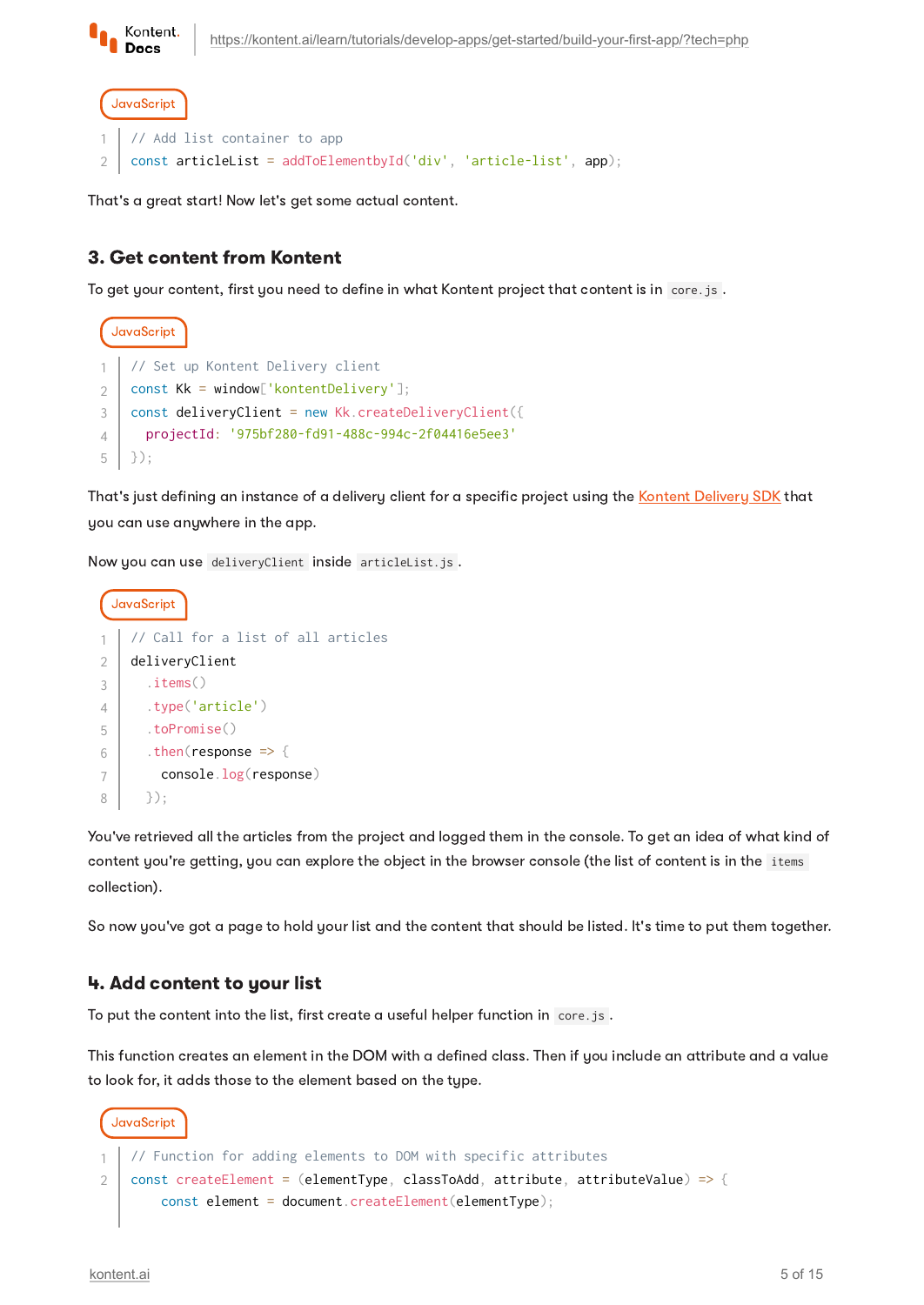| 3              | element.setAttribute('class', classToAdd);             |
|----------------|--------------------------------------------------------|
| $\overline{4}$ |                                                        |
| 5              | // Set attribute value based on the attribute required |
| 6              | $attribute == 'href'$                                  |
| 7              | $?$ (element href = attributeValue)                    |
| 8              | : attribute $==$ 'innerHTML'                           |
| 9              | $?$ (element.innerHTML = attributeValue)               |
| 10             | : attribute === $'innerText'$                          |
| 11             | $?$ (element innerText = attributeValue)               |
| 12             | $:$ attribute $==$ 'src'                               |
| 13             | $?$ (element src = attributeValue)                     |
| 14             | $:$ undefined;                                         |
| 15             |                                                        |
| 16             | return element;                                        |
| 17             | $\}$ ;                                                 |

Kontent. Docs

To see the function in use, change your call for the delivery client in articleList.js as follows.

```
JavaScript
     deliveryClient
         .items()
        .type('article')
        .toPromise()
        .then(response => {
          response.data.items.forEach(item => {
             // Create nodes
            const card = createElement('div', 'card');
             card.classList.add('card-no-link-style');
             const link = createElement(
               'a',
               'link',
               'href',
               './article.html#' + item.elements.url_pattern.value
             );
             // Add nodes to DOM
             articleList.appendChild(card);
            card.appendChild(link);
          });
        });
 1
 2
 3
 4
5
6
 7
8
9
10
11
12
13
14
15
16
17
18
19
2021
```
You're processing each of the items. Inside the forEach , you can see two examples calling the function you added to core.js. The first creates a <div> element with a class of card to hold each article. The second creates an <a> element with a class of link and an href attribute set to a page with a hash you're getting from the response (read more about the URL [pattern](https://kontent.ai/learn/tutorials/develop-apps/optimize-your-app/seo-friendly-urls/) value if you're interested - you'll use the value again for building an article page). The card is then added to the article-list container and the link to the card.

If you open index.html now, you'll see six rectangles with links inside.

Let's add the rest of the content to your list.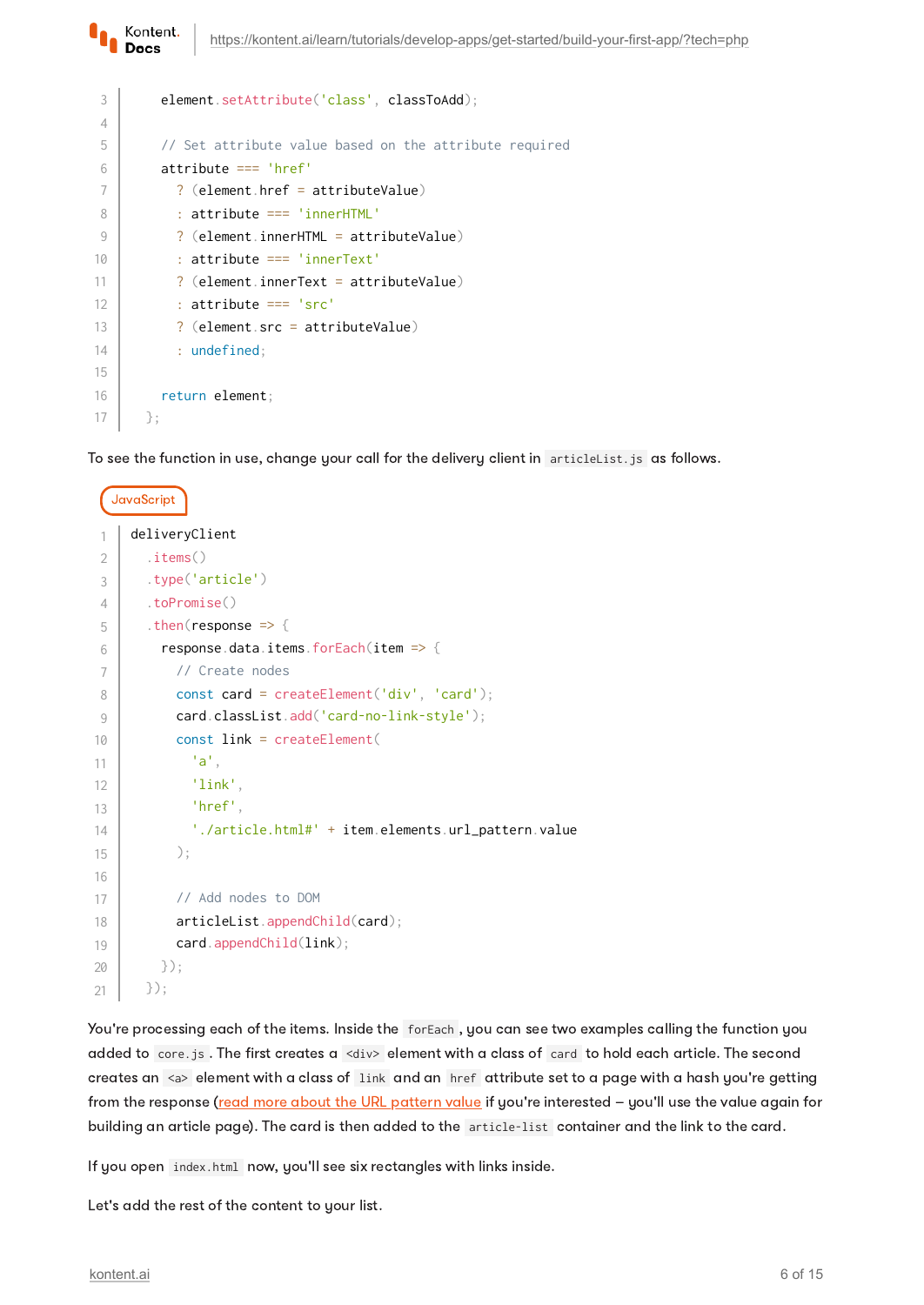

#### JavaScript

```
deliveryClient
        .items()
        .type('article')
        .toPromise()
       . then(response => {
          response.data.items.forEach(item => {
             // Create nodes
            const card = createElement('div', 'card');
             card.classList.add('card-no-link-style');
             const link = createElement(
               'a',
               'link',
               'href',
               './article.html#' + item.elements.url_pattern.value
            );
             const teaser = createElement(
               'img',
               'article-teaser',
               'src',
               item.elements.teaser_image.value && item.elements.teaser_image.value.length
                 ? item.elements.teaser_image.value[0].url + '?w=500&h=500'
                 : undefined
            );
            const title = createElement(
               'h2',
               'article-title',
               'innerText',
               item.elements.title.value
            );
             const description = createElement(
               'div',
               'article-description',
               'innerHTML',
               item.elements.summary.value
            );
             // Add nodes to DOM
            articleList.appendChild(card);
             card.appendChild(link);
            link.append(teaser, title, description);
          });
        });
 1
2
 3
4
5
6
 7
8
9
10
11
12
13
14
15
16
17
18
19
20
21
2223
24
25
26
27
28
29
30
31
32
33
34
35
36
37
38
39
40
41
```
You've created a teaser image, title, and short description and added them all to your link. If you open index.html, you should see the same list as in the live [example](https://kentico.github.io/kontent-tutorial-plain-javascript/)  $\mathbb{C}$ .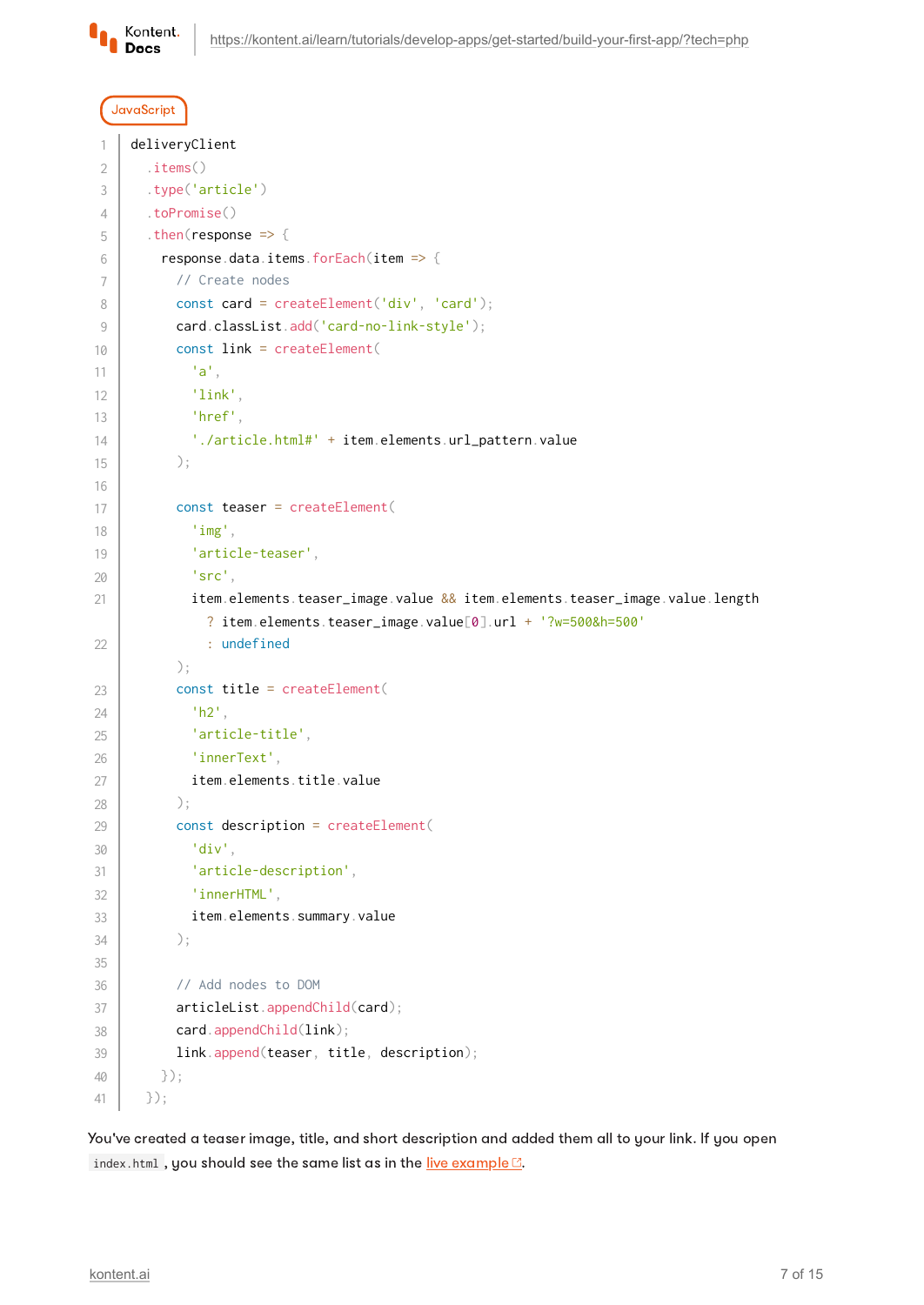

Now you know how to create a simple list of items from Kontent and display them with JavaScript. To see the other options available, it's time to create the articles themselves.

# Create an article page

#### 1. Create a page for articles

To display individual articles, create a file called article.html .

This is basically the same as index.html (core.js is still included), but instead of articleList.js you add article.js . Except that file doesn't exist yet.

```
HTML
     <!DOCTYPE html>
     <html lang="en">
       <head>
          <meta charset="utf-8" />
          <meta name="viewport" content="width=device-width,initial-scale=1" />
          <!-- Include the Delivery JS SDK -->
          <script
            type="text/javascript"
            src="https://cdn.jsdelivr.net/npm/@kentico/kontent-
     delivery@11.0.0/dist/bundles/kontent-delivery.umd.js"
          ></script>
         <title>Article</title>
          <link href="style.css" rel="stylesheet" />
        </head>
        <body>
          <div id="app-header">
            <h1><a href="index.html">Articles</a><a class="github-link" target="_blank"
     href="https://github.com/Kentico/kontent-tutorial-plain-javascript"><img src="img/gh.png">
     </a></h1>\langlediv\rangle <div id="app"></div>
          <!-- Include core functions -->
          <script type="text/javascript" src="core.js"></script>
          <!-- Include script for the article -->
          <script src="article.js"></script>
        </body>
     </html>
 1
 2
 3
4
5
6
 7
8
9
10
11
12
13
14
15
16
17
18
19
20
21
2223
24
25
26
27
28
29
```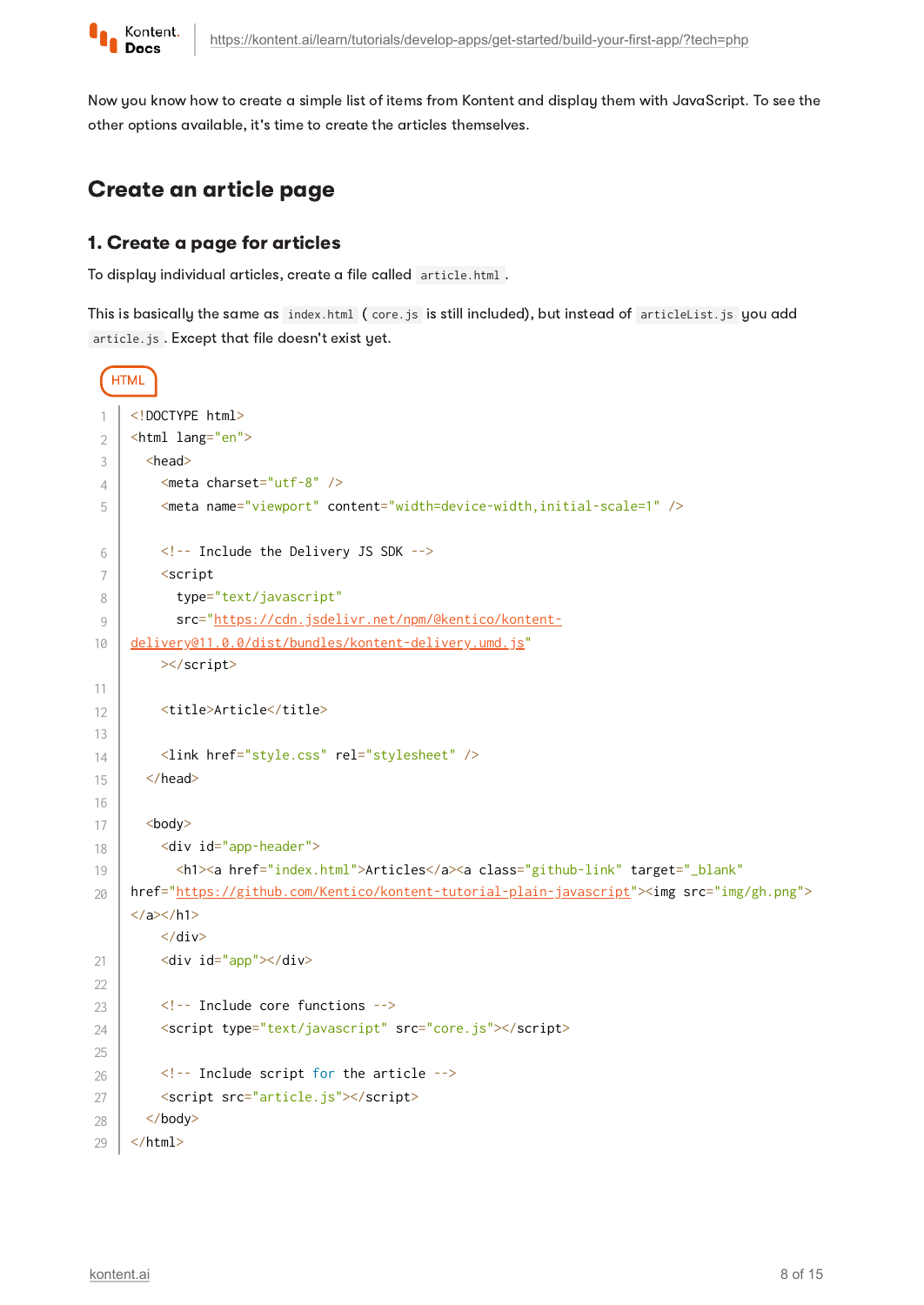

#### 2. Create the basic article structure

Create another file called article.js . The code is very similar to what you had in articleList.js.

- The articleSlug constant defines the URL pattern of the article, that is the value you added to the link in the list.
- In articleContainer, you again add a container to the app.
- $\blacksquare$  In the deliveryClient call, you add an equalsFilter that ensures you get only the article that matches the hash in the current URL. You should get an object with only one item in it.
- In the response, you check if the hash matches an article (to prevent an exception from an empty array). Then you use the createElement function from core.js to create a header image, title, and body for your article and lastly attach them to the article container.

```
JavaScript
```

```
// Define which article is being retrieved
     const articleSlug = location.hash.slice(1);
     // Create article container
     const articleContainer = addToElementbyId('div', 'article', app);
     // Call for article info
     deliveryClient
        .items()
        .type('article')
        .equalsFilter('elements.url_pattern', articleSlug)
        .toPromise()
       . then(response => {
          // Check if article found before adding
          const article =
            response.data.items && response.data.items.length ? response.data.items[0] :
     undefined;
          // Update title
         document.title = \intArticle | ${article.system.name}';
          // Create nodes
          const headerImage = createElement(
            'img',
            'article-header',
            'src',
            article.elements.teaser_image.value[0].url
          );
          const title = createElement(
            'h2',
             'article-title',
            'innerText',
            article.elements.title.value
          );
          const richTextElement = article.elements.body_copy;
 1
2
 3
4
5
6
7
8
9
10
11
12
13
14
15
16
17
18
19
20
21
22
23
24
25
26
27
28
29
30
31
32
33
```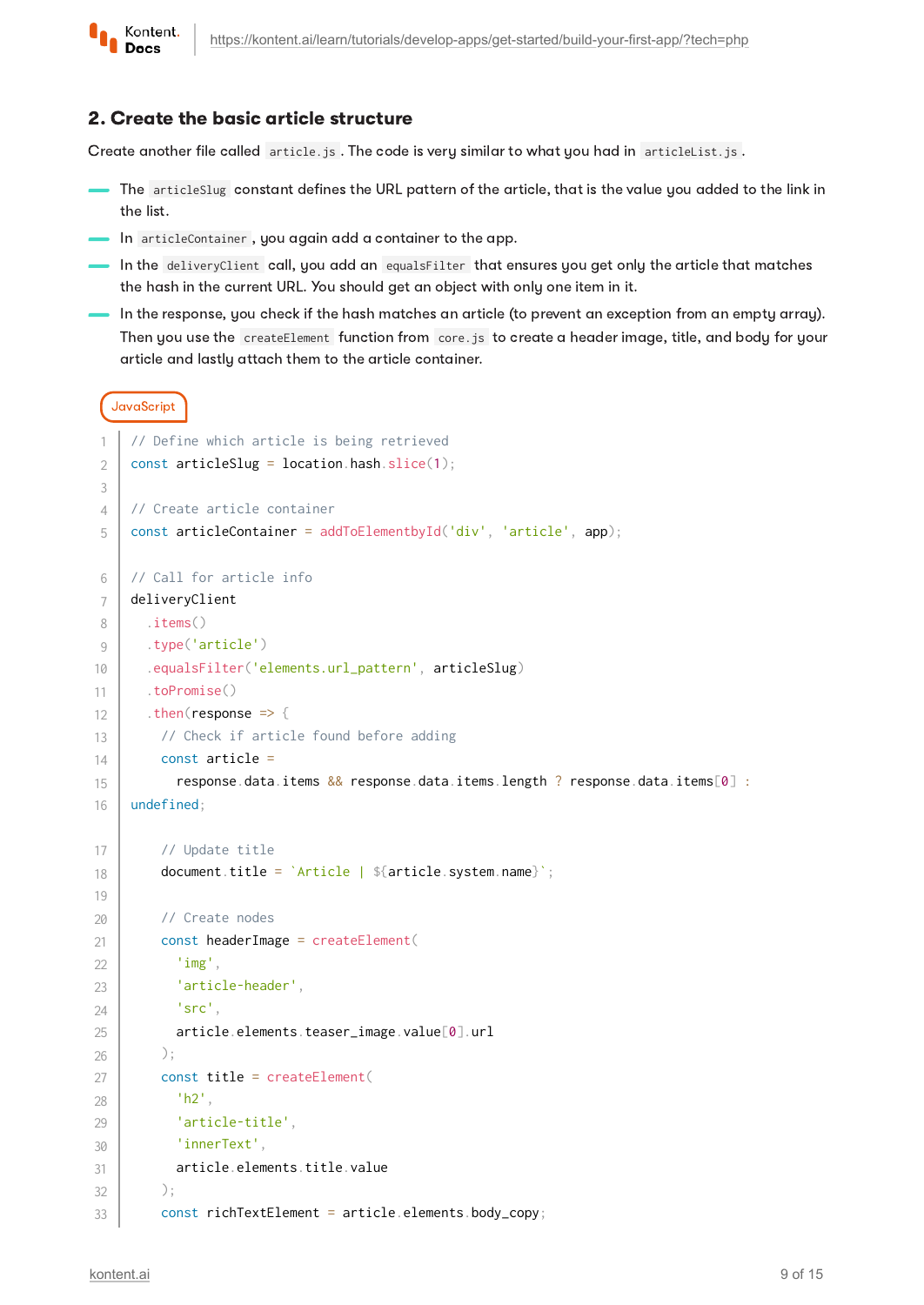```
 const rteResolver = Kk.createRichTextHtmlResolver().resolveRichText({
             element: richTextElement,
             // Here you'll define your resolvers
          });
          const body = createElement(
             'div',
             'article-description',
             'innerHTML',
             rteResolver.html
          );
          // Add nodes to DOM
          articleContainer.append(headerImage, title, body);
          return;
        });
34
35
36
37
38
39
40
41
42
43
\DeltaA
45
46
47
```
If you load index.html , you should now be able to click on the articles in the list and see them display the same as in the <u>live [example](https://kentico.github.io/kontent-tutorial-plain-javascript/) a</u>. You can use the blog header to go back to the list and see all of the articles.

Now you've got a basic blog with a listing and article view that really works. You can stop there if you like or continue on and add in a couple more useful features.

## Resolve links to content items

Kontent. **Docs** 

One of the great features of Kontent is the ability to create links within content that don't rely on any frontend logic. So you don't have to hard code specific URLs into your [content,](https://kontent.ai/learn/tutorials/write-and-collaborate/create-content/compose-content-in-rich-text/#a-adding-links) but rather add a link to a content item.

Because these links are independent of front-end logic, if you leave them alone, they'll resolve as <a> elements with empty href attributes, as you can see by opening article.html#coffee-beverages-explained and inspecting the link.

```
HTML
  <a data-item-id="3120ec15-a4a2-47ec-8ccd-c85ac8ac5ba5" href="">so rich as today</a>
```
#### 1. Define a resolver function

To get these links to resolve exactly as you'd like them, you can take advantage of the  $SDK$ 's [resolvers](https://github.com/Kentico/kontent-delivery-sdk-js#resolving-rich-text-elements)  $\mathbb{C}$ . In the rteResolver in article.js , define a function to handle hypertext links.

```
JavaScript
    const rteResolver = Kk.createRichTextHtmlResolver().resolveRichText({
       element: richTextElement,
       linkedItems: Kk.linkedItemsHelper.convertLinkedItemsToArray(response.data.linkedItems),
       urlResolver: (linkId, linkText, link) => {
         // Set link based on type
         const urlLocation =
           link.type === 'article'
             ? `article.html#${link.urlSlug}`
1
2
3
4
5
```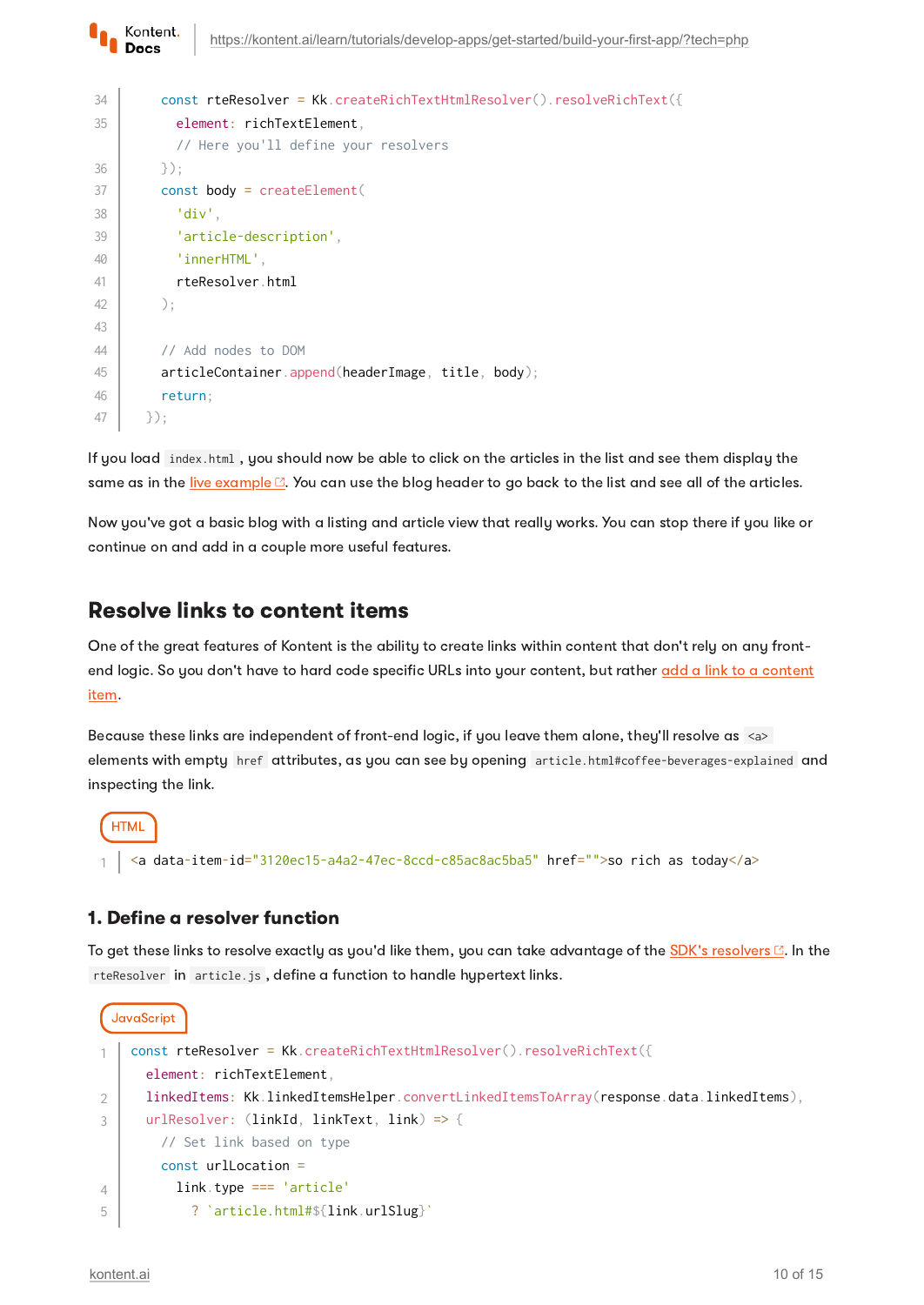```
Kontent.
                https://kontent.ai/learn/tutorials/develop-apps/get-started/build-your-first-app/?tech=php
   Docs
6
               : link.type === 'coffee'
7
                 ? `coffee.html#${link.urlSlug}`
8
                 : 'unsupported-link';
9
          return { linkUrl: urlLocation };
```
Here, you're defining different paths based on the type of link that's being resolved. If there's a link to an article, it will use a path like the one you defined for your article list.

## 2. Add the function to your call

 }, });

10 11

In article.js , add in a queryConfig with a urlSlugResolver .

```
JavaScript
     deliveryClient
         .items()
         .type('article')
         .equalsFilter('elements.url_pattern', articleSlug)
        .queryConfig({
          urlSlugResolver: (link, context) => {
             return resolveUrl(link);
           },
        })
        .toPromise()
        // Continue as above
1
\mathcal{L}3
4
5
6
 7
8
9
10
11
```
The code implements the URL slug resolver for this specific query, as you can see if you refresh article.html#coffee-beverages-explained and inspect the link again.

## 3. Handle routing

To make the link work when you click on it, add the following code to article.js to refresh the page (and get the new article) whenever the hash changes.

```
JavaScript
    // Reload page on hash change
    const renderHash = () => {
       window.history.go();
    };
    window.addEventListener('hashchange', renderHash, false);
1
2
3
4
5
```
Now your app should be able to handle links between different content items and always display the article you want. To get the full advantage of your structured content, you'll want to make sure your app can handle added structure.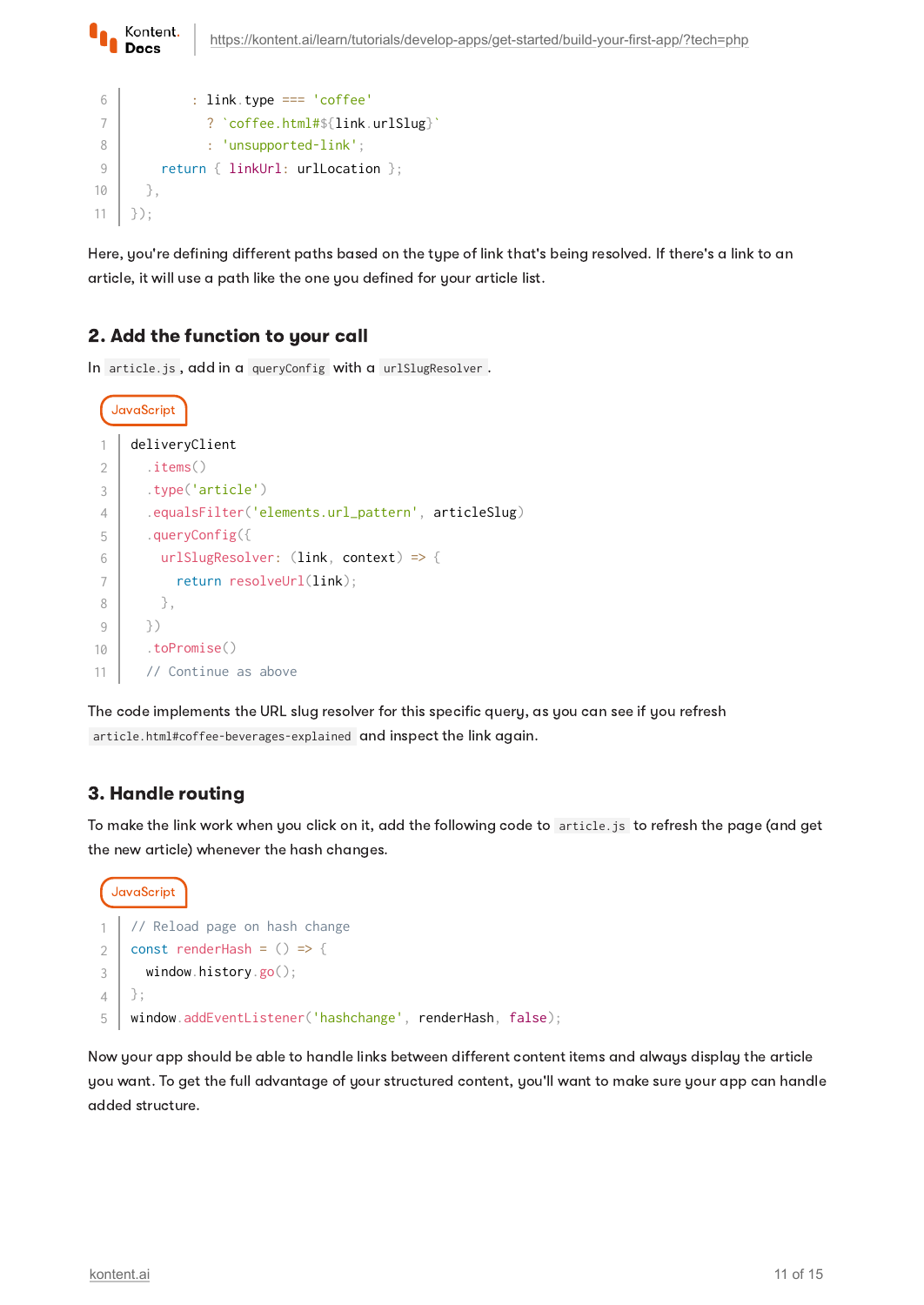

## Resolve linked items and components

The body of each article is a rich text element. One of the benefits of structuring your content with Kontent is you can have clearly predictable structure without having to know exactly what the content will be (read more in our article on dealing with [structure](https://kontent.ai/learn/tutorials/develop-apps/get-content/structured-rich-text/) in rich text).

For these articles, that means being able to add things like embedded tweets and videos to the page. You can see an example of tweets in the mentioned article, so here just make sure videos are embedded correctly.

Before you do anything, your embedded video will appear as an empty <p> element, as you can see by opening article.html#coffee-beverages-explained .



#### 1. Define a resolver function

To fill in this element with an embedded video, in rteResolver in article. js define a function to handle resolving.

This function starts by checking if the item you're trying to resolve is a video. Then it checks if a specific host has been selected. It then returns embed code based on the specified hosting provider. If no host has been selected or if the item is not a hosted video, the function returns an empty string for inside the paragraph.

```
JavaScript
     const rteResolver = Kk.createRichTextHtmlResolver().resolveRichText({
        element: richTextElement,
        linkedItems: Kk.linkedItemsHelper.convertLinkedItemsToArray(response.data.linkedItems),
        urlResolver: (linkId, linkText, link) => {
          // Your link resolution logic
        },
        contentItemResolver: (itemId, item) => {
          if (item.system.type === 'hosted_video') {
            const videoID = item.elements.video_id.value;
            // Check if a video host exists
            const videoHost =
              item.elements.video_host.value && item.elements.video_host.value.length
               ? item.elements.video_host.value[0].codename
                : undefined;
            if (videoHost) {
              // Return based on hosting provider
              const htmlCode = videoHost === 'youtube'
                ? `<iframe src='https://www.youtube.com/embed/${videoID}' width='560'
     height='315' frameborder='0'></iframe>`
                : `<iframe src='https://player.vimeo.com/video/${videoID}' width='560'
     height='315' allowfullscreen frameborder='0'></iframe>`;
              return {
1
\mathfrak{D}3
4
5
6
7
8
9
10
11
12
13
14
15
16
17
18
19
```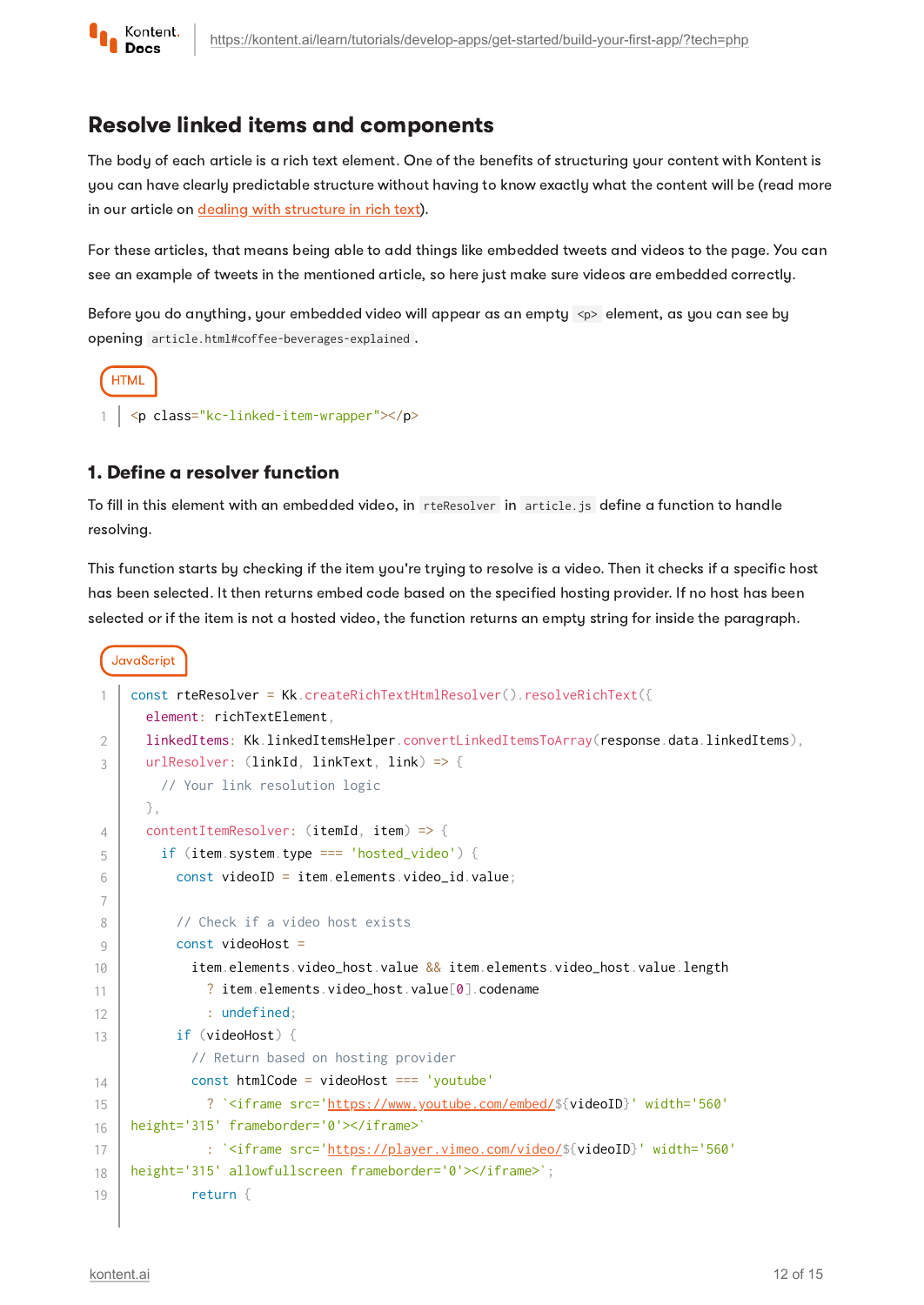| $\}$ ;<br>20<br>return $\{$<br>21<br>- 11<br>contentItemHtml:<br>22<br>23<br>$\}$ ; |    | contentItemHtml: htmlCode |  |
|-------------------------------------------------------------------------------------|----|---------------------------|--|
|                                                                                     |    |                           |  |
|                                                                                     |    |                           |  |
|                                                                                     |    |                           |  |
|                                                                                     |    |                           |  |
|                                                                                     |    |                           |  |
|                                                                                     |    |                           |  |
|                                                                                     | 24 |                           |  |
| 25<br>$\ddot{\cdot}$                                                                |    |                           |  |

Kontent. Docs

#### 2. Add the function to your call

You also need to include this function in your queryConfig in article.js.

```
JavaScript
     deliveryClient
        .items()
        .type('article')
        .equalsFilter('elements.url_pattern', articleSlug)
        .queryConfig({
          urlSlugResolver: (link, context) => {
            return resolveUrl(link);
          },
          richTextResolver: (item, context) => {
            return resolveLinkedItems(item);
          }
        })
        .toPromise()
        // Continue as above
1
2
3
4
5
6
7
8
9
10
11
12
13
14
```
Now if you open article.html#coffee-beverages-explained , you'll see an embedded YouTube video about halfway down the page. There's still an empty <p> element for a tweet, if you'd like to take on an additional challenge.

Your app should have all the basic blog functionalities when everything is working well. You might want to add in some assistance for when things don't go as planned.

## Handle errors

Although you can hope everything will run smoothly, from time to time we all encounter errors. So it'd be good to add some basic error handling to your app.

#### 1. Define error messages

The first thing to do is add a report handler function to core.js so you can use it in both your list and individual articles.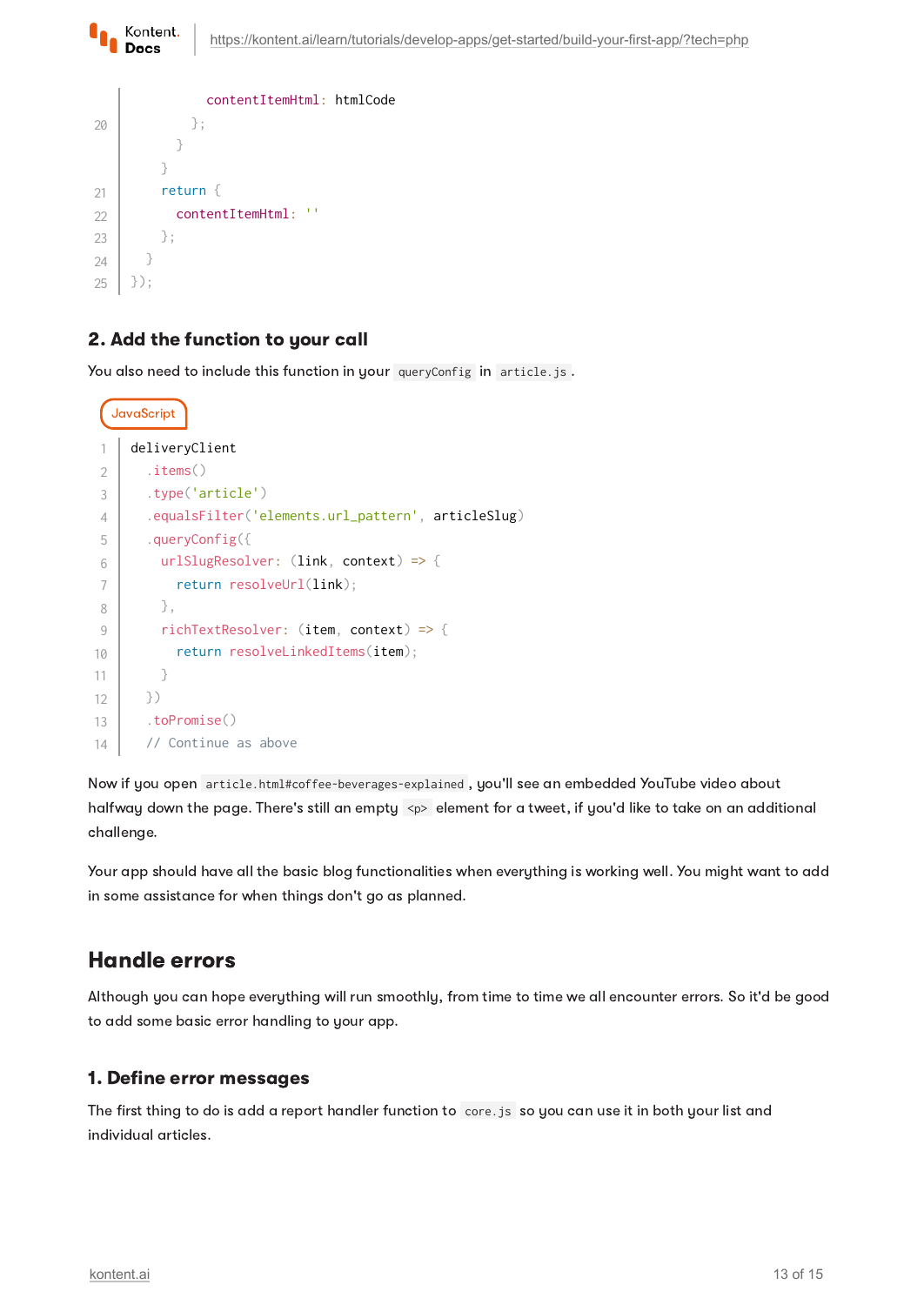Kontent. **Docs** 

```
JavaScript
    // Error messages
    const reportErrors = err => {
       console.error(err);
      app.innerHTML = `<p>An error occured \circled{B}:</p>><p><i>${err}</i></p>';
    };
1
2
3
4
```
## 2. Add error handling to call

For your article list, you're not calling for a specific article so you just need to include handling of general errors, which you can do at the end of the code in articleList.js.

```
JavaScript
     deliveryClient
         .items()
         .type('article')
         .toPromise()
        .then(response => {
           // Your current code
         })
        . \text{catch}(err \Rightarrow \{ reportErrors(err);
         });
1
2
3
\Delta5
6
 7
8
9
10
```
Any errors will now show up in the in the browser window and also in the console as error [objects.](https://kontent.ai/learn/reference/delivery-api/#tag/Errors)

For article.js , you'll want to add the same general error handling, but also a response if a specific article isn't found (such as if someone enters a random string after the hash).

```
JavaScript
     deliveryClient
         .items()
         .type('article')
         .equalsFilter('elements.url_pattern', articleSlug)
         .toPromise()
       .then(response \Rightarrow {
           // Check if article found before adding
           const article =
             response.data.items && response.data.items.length ? response.data.items[0] :
     undefined;
           // 404 message if not found
           if (!article) {
            app.innerHTML = '<p>That article could not be found.\langle p \rangle';
             return;
           }
        })
        . \text{catch}(err \Rightarrow \{1
2
3
4
5
6
7
8
9
10
11
12
13
14
15
16
17
18
```